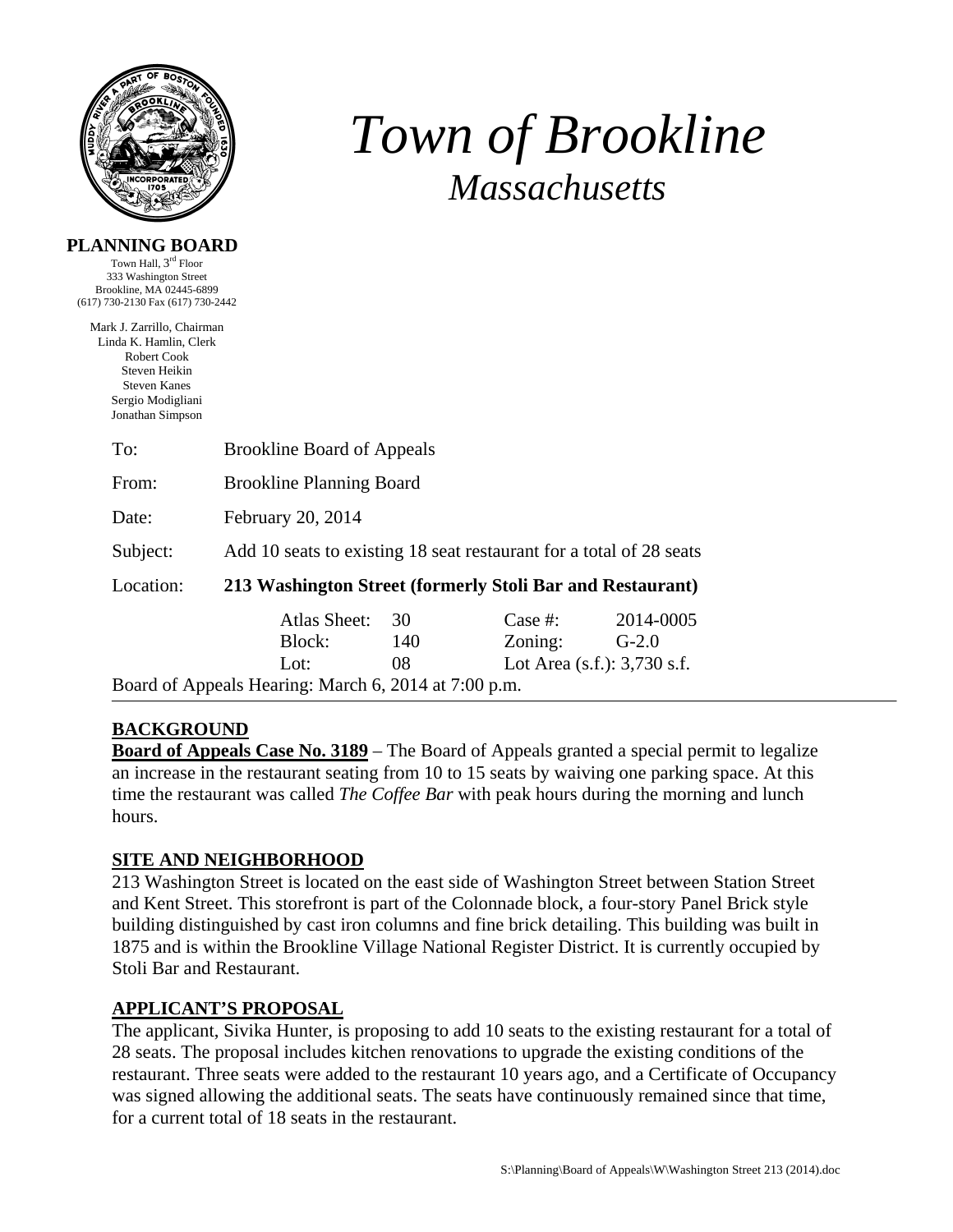# **FINDINGS Section 6.02, Paragraph 1 – Table of Off-Street Parking Requirements Section 6.02.1.b** – Off-Street Parking Regulations

- 1. *The operating characteristics of the proposed use including but not limited to a description of the type of business, hours of operation, number of employees, and delivery service requirements:* The proposed use is a full-service restaurant and bar with hours of operation Monday to Saturday 11 a.m. to 3 p.m. and 5 p.m. to 10 p.m., and the restaurant will be open until 11 p.m. on Friday and Saturday. There will be 5-7 employees required to operate the restaurant and bar.
- 2. *The peak parking demand for the proposed use in relation to the peak parking demand generated by other uses in the area:* The peak hours for the restaurant are expected to be between 12 p.m. to 2 p.m. and after 5 p.m. Lunchtime hours for this establishment are not anticipated to draw as big of a crowd as dinnertime hours, which will help to minimize the parking demand, as many food establishments in Brookline Village tend to be busiest during the morning and lunchtime hours.
- 3. *The need for and provision of employee parking:* The applicant states that there are currently two parking spots that come with the lease that are in the back of the building.
- 4. *The availability and/or shortage of existing public parking and transit facilities in the area:* The Brookline Village MBTA stop is located around the corner on Station Street. The 65 and 66 MBTA Bus Routes stop in Brookline Village. There are numerous metered spots along Washington Street and Harvard Street. In addition there are three Town parking lots in the vicinity; Kent Station Parking Lot, Kent-Webster Place Parking Lot, and Town Hall Parking Lot.

| <b>Dimensional Requirements</b> | <b>Required</b> | <b>Existing Proposed</b> | <b>Relief</b>             |
|---------------------------------|-----------------|--------------------------|---------------------------|
| Number of Parking Spaces        | ว∗∗             |                          | Variance/ Special Permit* |

\* Under Section 6.02.1.b, the Board of Appeals can waive up to 10 parking spaces, or 50%, whichever is greater, under a special permit for a non-residential use in a business district, provided the change is proposed primarily or entirely within the building.

\*\* There is a theoretical parking credit from the previous use of 2 parking spaces. On July 8, 1993 the Board of Appeals waived one parking space by special permit when the applicant added five seats to the restaurant.

### **Modification of Board of Appeals Decision #3189, September 16, 1993, as necessary.**

No conditions were attached to this grant of a special permit to allow an increase in seats from 10 to 15.

# **PLANNING BOARD COMMENTS**

The Planning Board is supportive of the proposal to increase the total number of seats in the restaurant by 10. The Board of Appeals waived one parking space by special permit in 1993 to accommodate an increase of five seats, resulting in 15 seats.

The Planning Board feels that the waiver of parking by special permit is warranted due to the restaurant's location in Brookline Village. The MBTA stop is around the corner on Station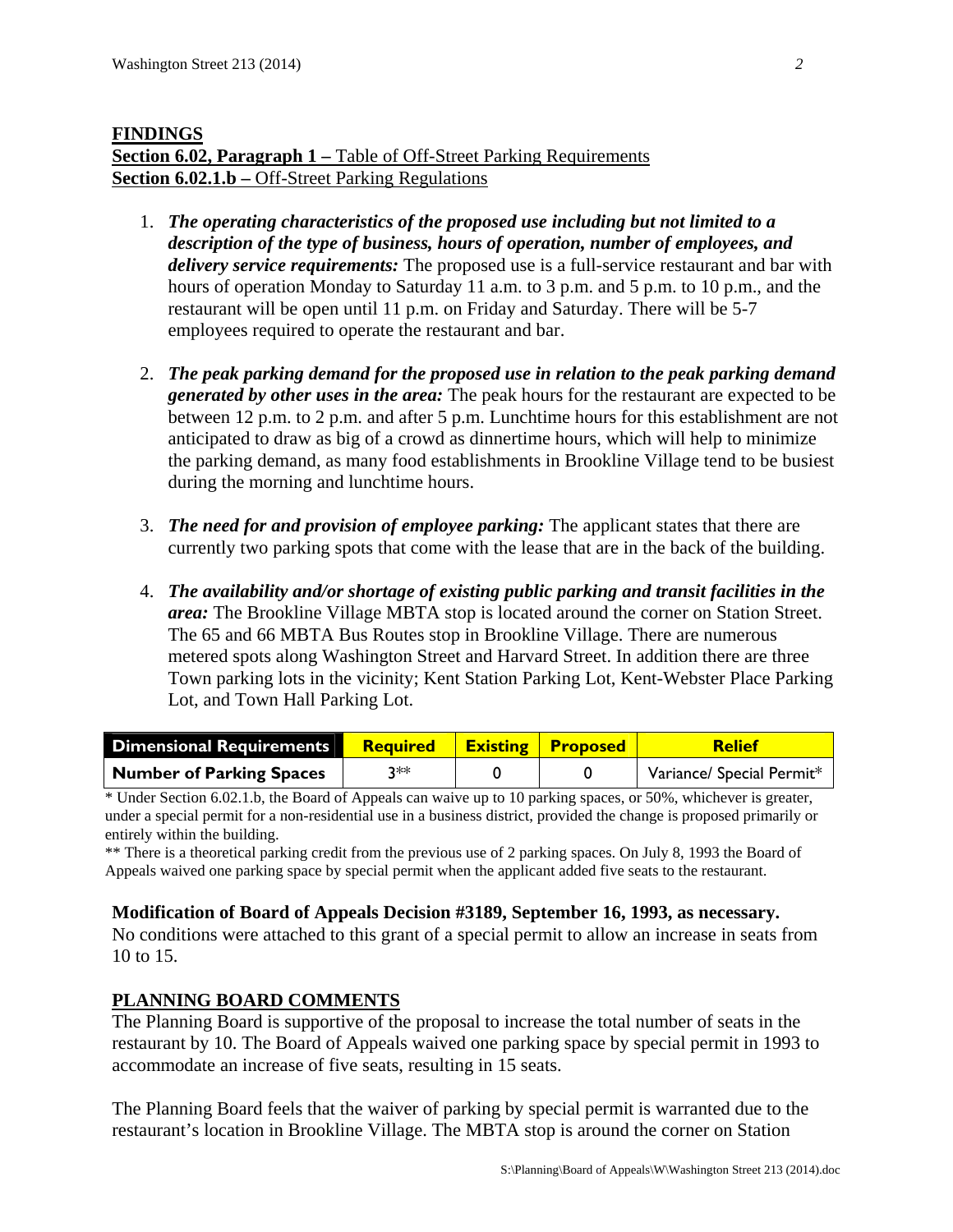Street, there are multiple metered spaces in the vicinity, and three town-owned parking lots are nearby.

### **Therefore, the Planning Board recommends approval of the plans by Design Nuance Architecture, dated 12/17/13, to increase the seating by 13 total spaces.**

- 1. Prior to the issuance of a building permit, a final seating plan, shall be submitted to the Assistant Director for Regulatory Planning for review and approval.
- 2. Plans for any and all signage shall be reviewed and approved by the Planning Board, prior to installation.
- 3. The restaurant's management shall implement an employee T-pass program, where management subsidizes at least 50 percent of the cost of monthly subway and bus Tpasses for all of the restaurant's employees.
- 4. Deliveries for the restaurant by large trucks with more than a single rear axle shall not occur during the hours of 7:00-9:00 a.m. and 3:00-7:00 p.m.
- 5. Prior to the issuance of a building permit, the applicant shall submit to the Building Commissioner to ensure conformance with the Board of Appeals decision: 1) a final site plan and copy of the lease; 2) final floor plans, stamped and signed by a registered architect; and 3) evidence the Board of Appeals decision has been recorded at the Registry of Deeds.

*tcr*